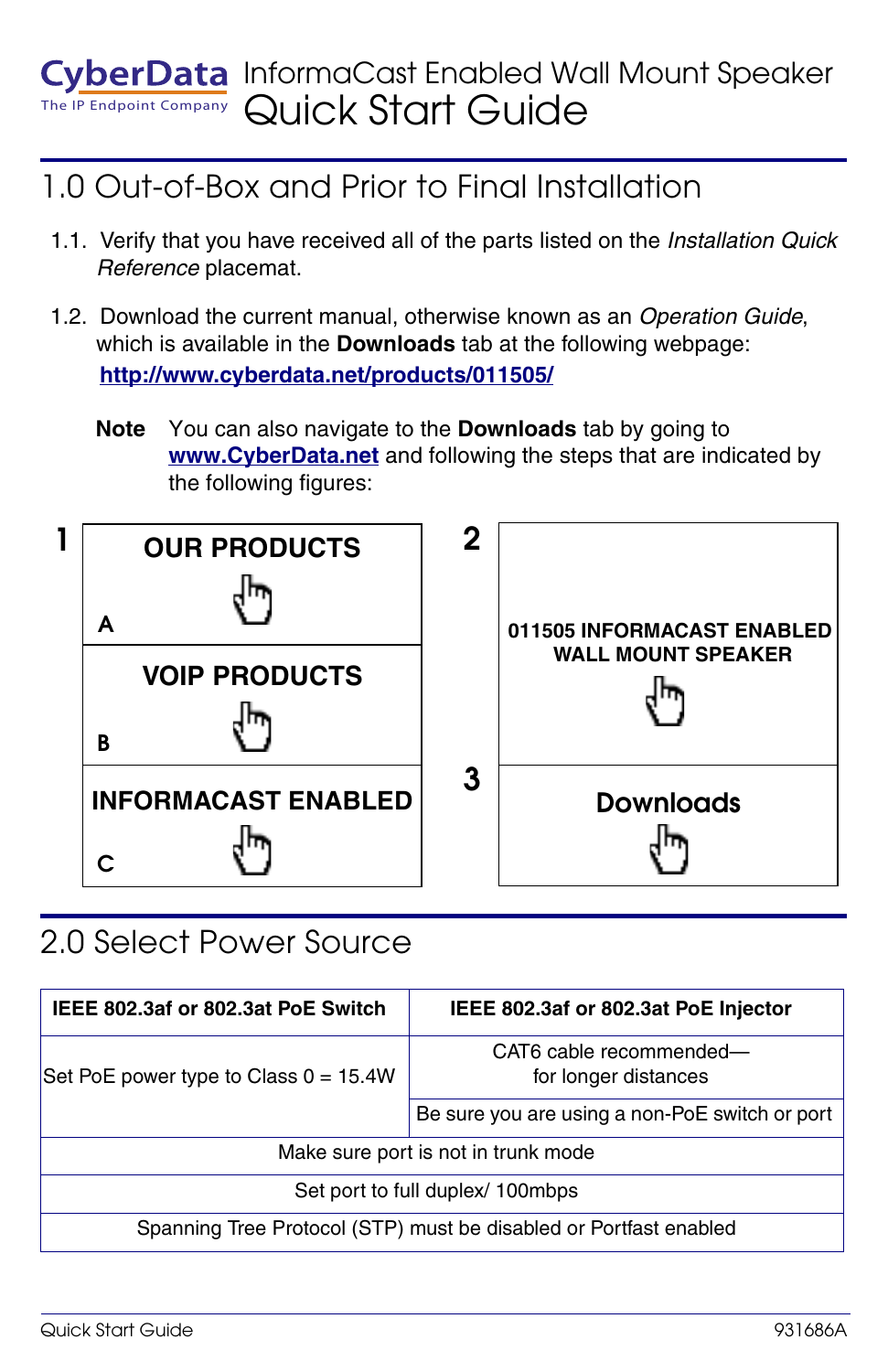## 3.0 Power Test

3.1. Connect power to the CyberData device and monitor the LED activity on the device. See the following figure:



- 3.2. The green Link/Activity LED comes on immediately to show that there is a good network connection, and then blinks to show network activity.
- 3.3. After about 23 seconds with a static IP address (or 27 seconds if the board is set to use DHCP), the speaker should be ready.
- **Note** If the board is set to use DHCP and there is not a DHCP server available on the network, it will try 12 times with a three second delay between tries and eventually fall back to the programmed static IP address (by default 10.10.10.10). This process will take approximately 80 seconds.

This concludes the power test. Go to [Section 4.0, "InformaCast](#page-2-0)  [Configuration File Retrieval"](#page-2-0).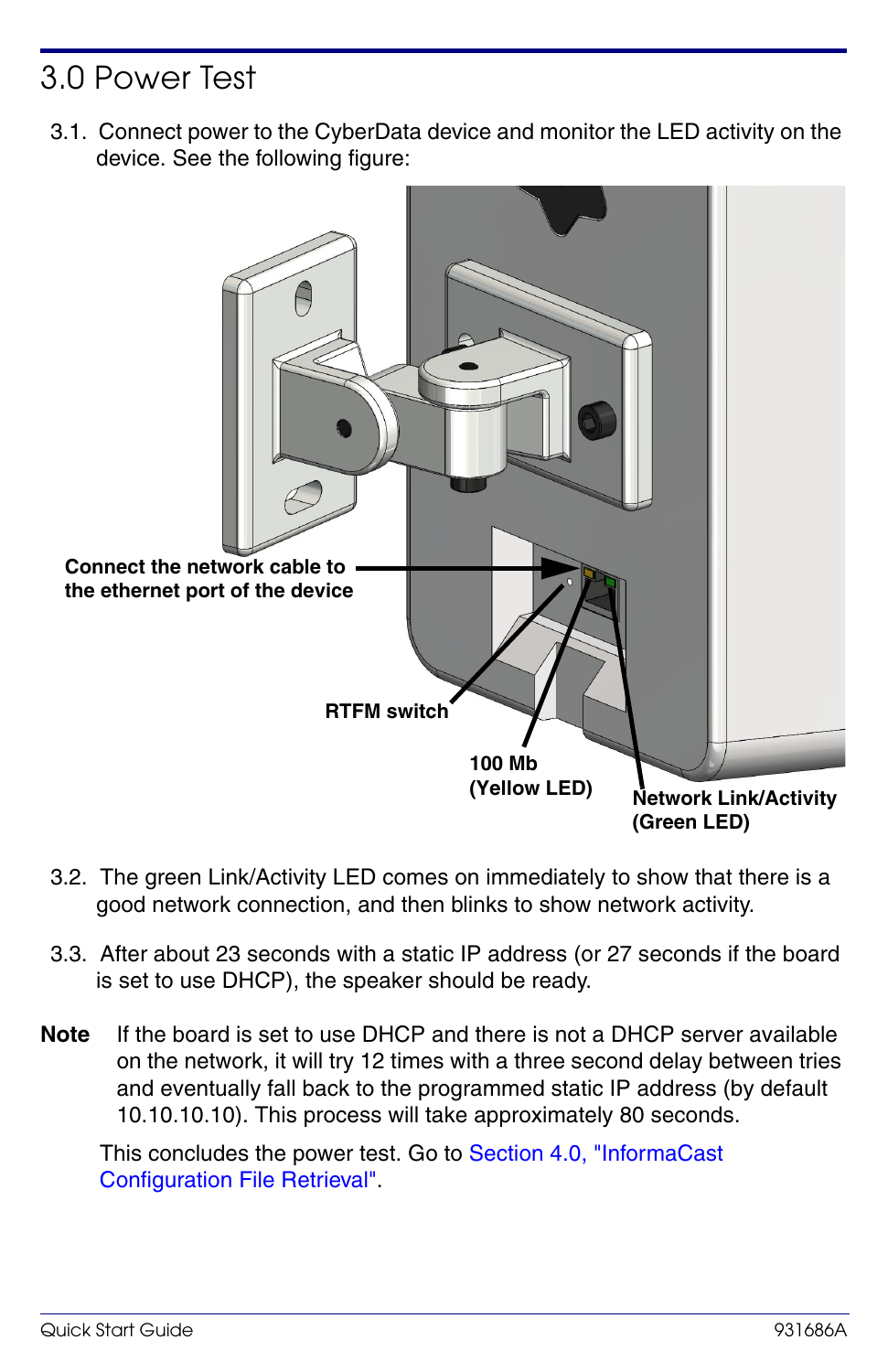## <span id="page-2-0"></span>4.0 InformaCast Configuration File Retrieval

- 4.1. **DHCP should be enabled**. After the speaker initializes, it will send a broadcast to the DHCP server to ask for the location of its InformaCastSpeaker.cfg configuration file.
- 4.2. SLP or TFTP?
	- **SLP** should be enabled on InformaCast version 5.0.4 or higher. SLP is an InformaCast protocol introduced in InformaCast version 5.0.4. The speaker will retrieve its configuration file from an InformaCast server folder specified by SLP. SLP method is preferred.
	- **TFTP** servers may be used instead of SLP. In this alternate scenario, DHCP option 150 is required to provide the speaker with the address of the TFTP server. Otherwise, the speaker will be unable to retrieve its configuration file.
		- **Note** The InformaCast Enabled Wall Mount Speaker and InformaCast server should be on the same subnet during the speaker's initial configuration if it cannot access the VLANs upon which the InformaCast Server and DHCP servers are located.

#### 5.0 Identification and Testing

- 5.1. Ensure the InformaCast Server has detected a new speaker.
- 5.2. Test the newly detected speaker.
- 5.3. Add the newly detected speaker to the InformaCast Server.